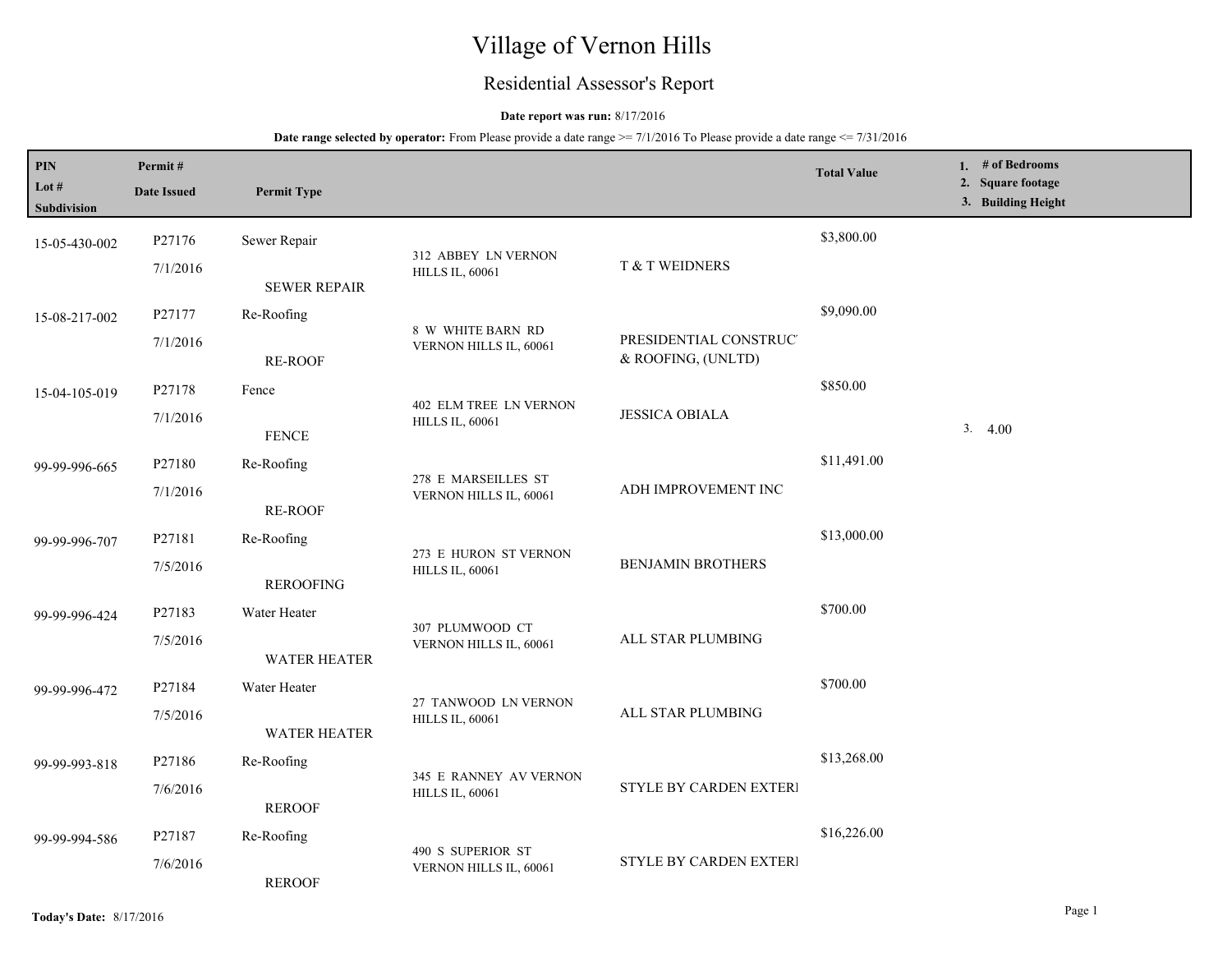| <b>PIN</b><br>Lot #                   | Permit#<br><b>Date Issued</b> | <b>Permit Type</b>                                                                                                                                                                                                                                                                                             |                                                   |                                                | <b>Total Value</b> | 1. # of Bedrooms<br>2. Square footage<br>3. Building Height |
|---------------------------------------|-------------------------------|----------------------------------------------------------------------------------------------------------------------------------------------------------------------------------------------------------------------------------------------------------------------------------------------------------------|---------------------------------------------------|------------------------------------------------|--------------------|-------------------------------------------------------------|
| Subdivision                           |                               |                                                                                                                                                                                                                                                                                                                |                                                   |                                                |                    |                                                             |
| 99-99-100-607                         | P27188                        | Private Sidewalk                                                                                                                                                                                                                                                                                               |                                                   |                                                | \$231,420.00       |                                                             |
|                                       | 7/6/2016                      | <b>PRIVATE</b><br><b>SIDEWALKS</b><br>THROUGHOUT<br>WESTWOOD                                                                                                                                                                                                                                                   | 0 WESTWOOD CT VERNON<br><b>HILLS IL, 60061</b>    | J & J PAVEMENT REPAIRS I                       |                    |                                                             |
| 15-05-206-002                         | P27189                        | Misc. Residential                                                                                                                                                                                                                                                                                              |                                                   |                                                | \$60,000.00        |                                                             |
|                                       | 7/6/2016                      | <b>MASTER &amp; HALL</b><br><b>BATH UPDATE,</b><br><b>RECONFIGURE</b><br><b>MASTER AND</b><br><b>ADDITIONAL</b><br><b>BEDROOM:</b><br><b>MASTER BTH TO</b><br><b>HAVE DOUBLE</b><br>VANITY, TUB,<br>SHOWER, AND<br>TOILET; HALL<br><b>BATH TO HAVE</b><br>DOUBLE VANITY,<br><b>SHOWER AND</b><br><b>TOILET</b> | 311 ALEXANDRIA DR<br>VERNON HILLS IL, 60061       | VERONICA KARACA                                |                    |                                                             |
| 99-00-000-817                         | P27190                        | Air Conditioning                                                                                                                                                                                                                                                                                               |                                                   | LOT 21                                         | \$9,115.00         |                                                             |
| LOT <sub>21</sub><br><b>BROADMOOR</b> | 7/6/2016                      | $\ensuremath{\mathsf{A}}\xspace/\ensuremath{\mathsf{C}}\xspace$                                                                                                                                                                                                                                                | 2086 N LAUREL VALLEY DR<br>VERNON HILLS IL, 60061 | ARS OF ILLINOIS (AMERICA<br><b>RESIDENTIAL</b> |                    |                                                             |
| 99-99-993-488                         | P27191                        | Air Conditioning                                                                                                                                                                                                                                                                                               |                                                   |                                                | \$4,600.00         |                                                             |
|                                       | 7/6/2016                      | $\ensuremath{\mathsf{A}}\xspace/\ensuremath{\mathsf{C}}\xspace$                                                                                                                                                                                                                                                | 319 FARMINGDALE CIR<br>VERNON HILLS IL, 60061     | ARS OF ILLINOIS (AMERICA<br><b>RESIDENTIAL</b> |                    |                                                             |
| 99-99-991-109                         | P27192                        | Air Conditioning                                                                                                                                                                                                                                                                                               |                                                   |                                                | \$6,150.00         |                                                             |
|                                       | 7/6/2016                      | Furnance<br>A/C & FURNANCE                                                                                                                                                                                                                                                                                     | 1268 GEORGETOWN WAY<br>VERNON HILLS IL, 60061     | ARS OF ILLINOIS (AMERICA<br><b>RESIDENTIAL</b> |                    |                                                             |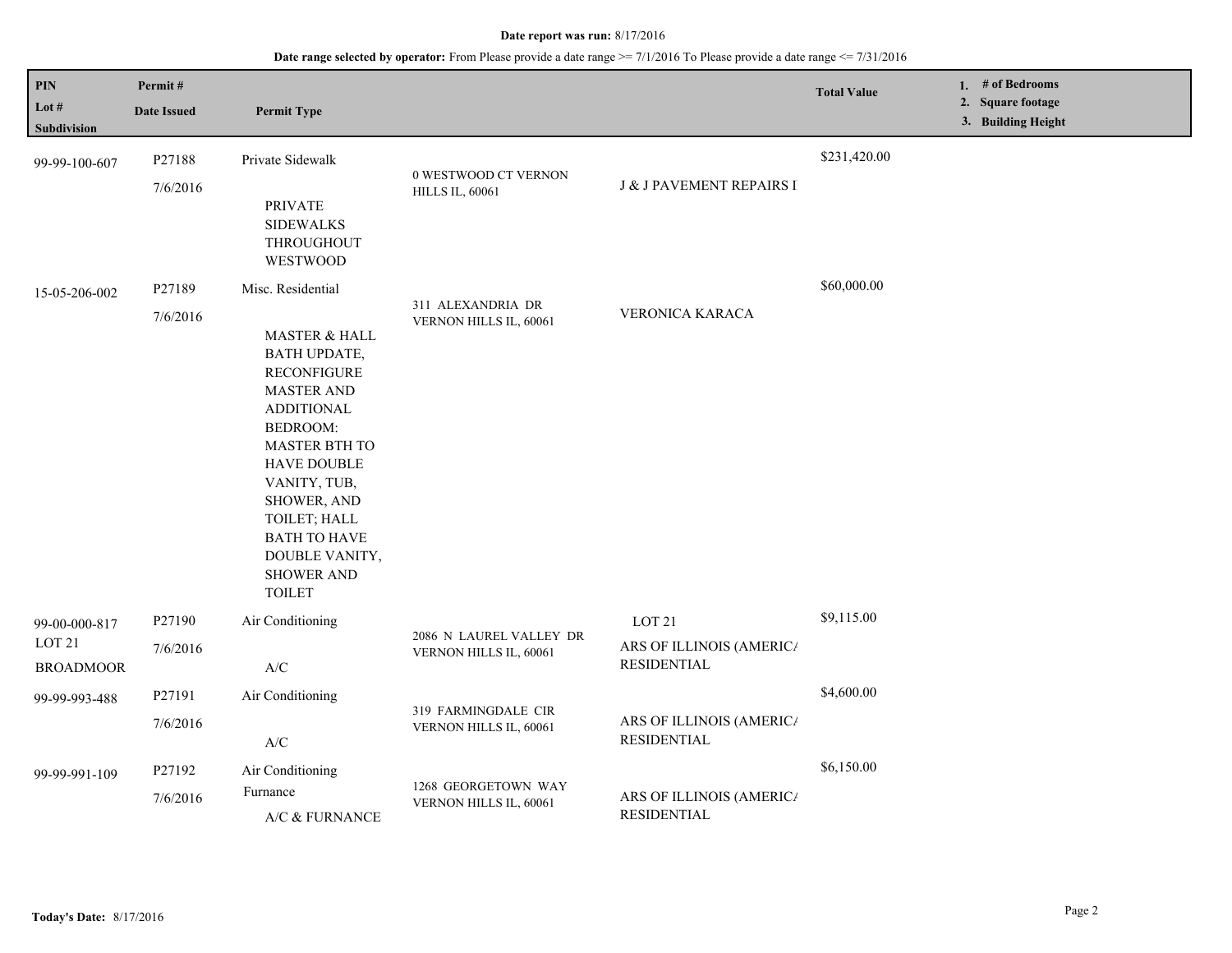| $\boldsymbol{\mathsf{PIN}}$<br>Lot #<br><b>Subdivision</b> | Permit#<br><b>Date Issued</b>  | <b>Permit Type</b>                                                                        |                                                                       |                                      | <b>Total Value</b> | 1. # of Bedrooms<br>2. Square footage<br>3. Building Height |
|------------------------------------------------------------|--------------------------------|-------------------------------------------------------------------------------------------|-----------------------------------------------------------------------|--------------------------------------|--------------------|-------------------------------------------------------------|
| 99-99-994-878                                              | P27194<br>7/7/2016             | Driveway/Slab<br>Sidewalk<br><b>DRIVEWAY</b><br><b>RIBBONS AND</b><br><b>SIDEWALK</b>     | 604 W SYCAMORE ST<br>VERNON HILLS IL, 60061                           | MACIEJ PRZEKLASA                     | \$2,000.00         |                                                             |
| 11-29-201-052<br>21<br><b>GREGG'S LANDING</b>              | P27197<br>7/7/2016             | Patio<br>Fireplace<br>PATIO AND<br><b>FIREPLACE</b>                                       | 2358 N SARAZEN DR<br>VERNON HILLS IL, 60061                           | 9<br>21<br>TINO HARDSCAPE INC        | \$23,000.00        |                                                             |
| 99-99-993-263                                              | P <sub>27199</sub><br>7/7/2016 | Re-Roofing<br><b>REROOF</b>                                                               | 308 E RANNEY AV VERNON<br><b>HILLS IL, 60061</b>                      | NEW TOWN HOME<br><b>IMPROVEMENTS</b> | \$8,000.00         |                                                             |
| 99-99-100-865                                              | P27200<br>7/8/2016             | Sign<br><b>SIGN-FACE</b><br><b>CHANGE FOR NEW</b><br><b>OWNERS MB</b><br><b>FINANCIAL</b> | MB FINANCIAL BANK<br>471 TOWNLINE RD VERNON<br><b>HILLS IL, 60061</b> | ICON IDENTITY SOLUTION:              | \$11,185.00        |                                                             |
| 15-08-217-004                                              | P27201<br>7/8/2016             | Air Conditioning<br>Furnance<br><b>FURNACE/AC</b>                                         | 7 W WHITE BARN RD<br>VERNON HILLS IL, 60061                           | ABC PLUMBING, HEATING<br>COOLING     | \$12,161.00        |                                                             |
| 15-08-204-003                                              | P27202<br>7/8/2016             | Deck<br><b>DECK</b>                                                                       | 29 MONTGOMERY LN<br>VERNON HILLS IL, 60061                            | <b>ANDREW RICHARDSON</b>             | \$5,000.00         |                                                             |
| 99-99-994-869                                              | P27204<br>7/11/2016            | Fence<br><b>FENCE</b>                                                                     | <b>601 S ONTARIO ST VERNON</b><br><b>HILLS IL, 60061</b>              | WILLIAM THORSEN                      | \$8,000.00         |                                                             |
| 99-99-999-604<br>$20\,$<br><b>SANCTUARY POINT</b>          | P27205<br>7/11/2016            | Re-Roofing<br><b>REROOF</b>                                                               | 1023 S SANCTUARY CT<br>VERNON HILLS IL, 60061                         | 20<br><b>INEX RESTORATION</b>        | \$11,250.00        |                                                             |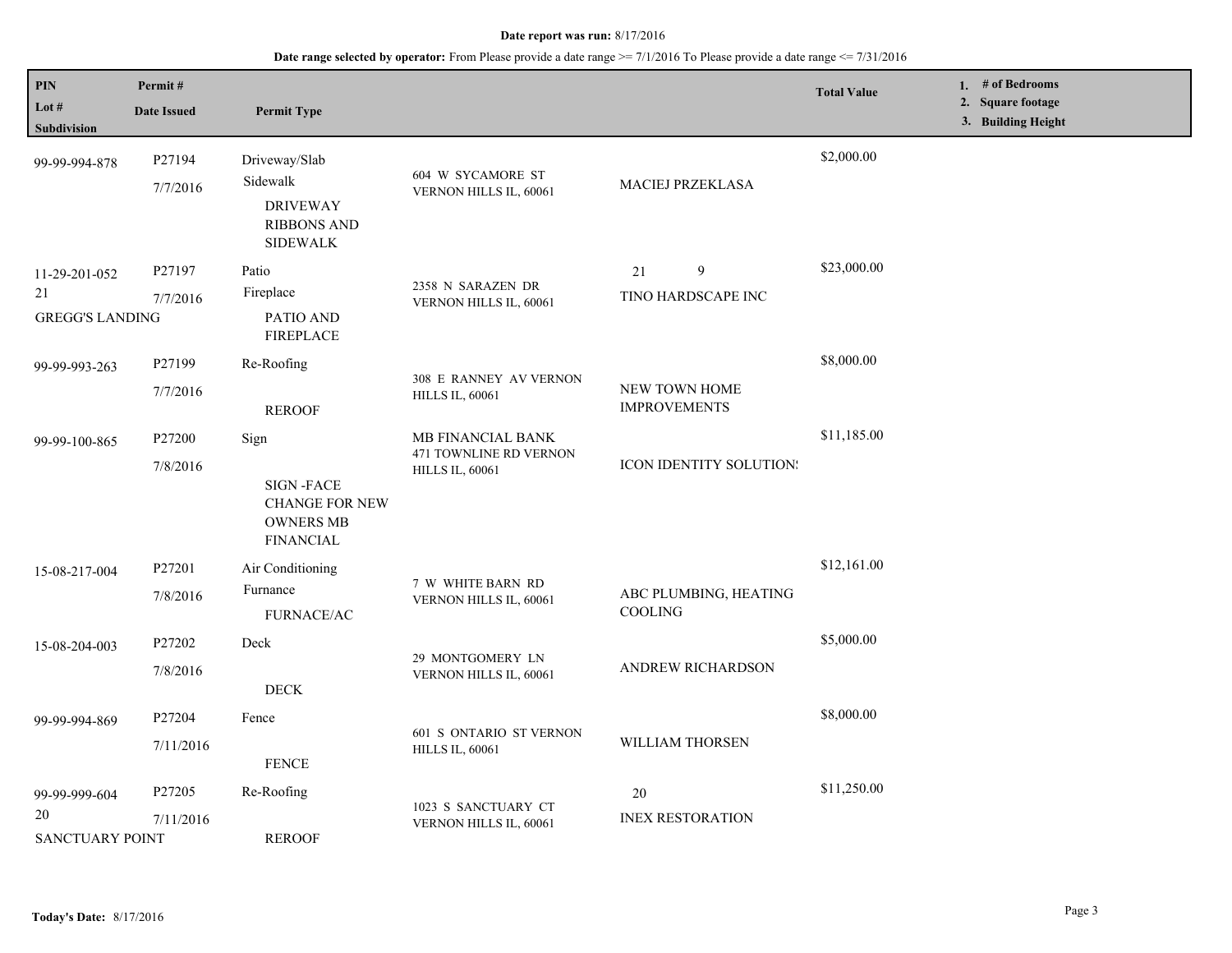| PIN<br>Lot #<br>Subdivision | Permit#<br><b>Date Issued</b> | <b>Permit Type</b>                                                                                           |                                                                               |                                         | <b>Total Value</b> | 1. # of Bedrooms<br>2. Square footage<br>3. Building Height |
|-----------------------------|-------------------------------|--------------------------------------------------------------------------------------------------------------|-------------------------------------------------------------------------------|-----------------------------------------|--------------------|-------------------------------------------------------------|
| 99-99-994-732               | P27209<br>7/11/2016           | Re-Roofing                                                                                                   | 533 S SUPERIOR ST<br>VERNON HILLS IL, 60061                                   | <b>EXESS EXTERIOR CORP</b>              | \$9,000.00         |                                                             |
| 99-99-993-817               | P27210<br>7/11/2016           | <b>REROOF</b><br>Re-Roofing                                                                                  | 345 E LASALLE ST VERNON<br><b>HILLS IL, 60061</b>                             | <b>EXESS EXTERIOR CORP</b>              | \$8,600.00         |                                                             |
| 99-99-993-691               | P27213<br>7/11/2016           | <b>REROOF</b><br>Misc. Residential                                                                           | 335 PIERCE CT VERNON<br><b>HILLS IL, 60061</b>                                | PHIL SIMONPIETRI                        | \$1,900.00         |                                                             |
| 99-99-992-700               | P27214<br>7/11/2016           | KITCHEN WALL<br><b>RENEVATION</b><br>Re-Roofing                                                              | 244 E RANNEY AV VERNON<br><b>HILLS IL, 60061</b>                              | <b>EXESS EXTERIOR CORP</b>              | \$8,000.00         |                                                             |
| 99-99-994-827               | P27215<br>7/11/2016           | <b>REROOF</b><br>Re-Roofing                                                                                  | 599 S CENTRAL PARK PL<br>VERNON HILLS IL, 60061                               | <b>EXESS EXTERIOR CORP</b>              | \$8,500.00         |                                                             |
| 99-99-994-815               | P27216<br>7/11/2016           | <b>REROOF</b><br>Fence<br>NEW SECTION OF                                                                     | 589 S ONTARIO ST VERNON<br><b>HILLS IL, 60061</b>                             | <b>MARGARET RAUSA</b>                   | \$1,800.00         | 3.4.00                                                      |
|                             |                               | <b>FENCE ON SIDE</b><br>CONECTION TO<br>601 ONTARIO. 601<br>PAID FOR ENTIRE<br>FENCE ON HIS<br>PERMIT P27204 |                                                                               |                                         |                    |                                                             |
| 99-99-100-818               | P27217<br>7/12/2016           | Voice/Data<br><b>VOICE &amp; DATA</b>                                                                        | <b>CREPES-A-LATTE CATERIN</b><br>500 N FAIRWAY DR B<br>VERNON HILLS IL, 60061 | <b>KMS</b>                              | \$16,000.00        |                                                             |
| 15-06-413-012               | P27219<br>7/12/2016           | Siding/Soffit/Fascia<br><b>SIDING</b>                                                                        | 122 N ROYAL OAK DR<br>VERNON HILLS IL, 60061                                  | US HOME RESTORATION<br><b>AUTHORITY</b> | \$12,983.00        |                                                             |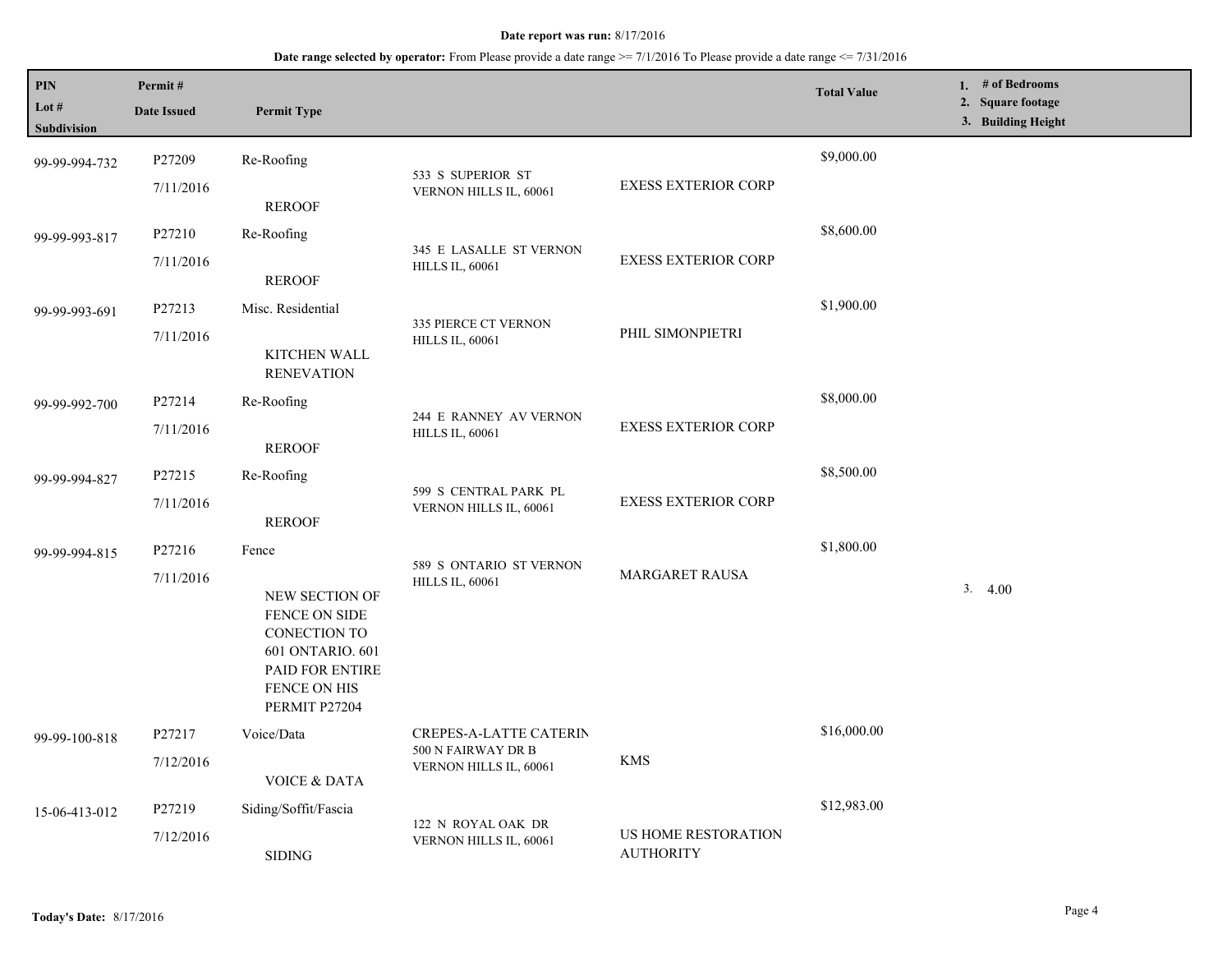| <b>PIN</b><br>Lot $#$<br>Subdivision | Permit#<br><b>Date Issued</b>                                                                                               | <b>Permit Type</b>                                              |                                            |                        | <b>Total Value</b> | 1. # of Bedrooms<br>2. Square footage<br>3. Building Height |
|--------------------------------------|-----------------------------------------------------------------------------------------------------------------------------|-----------------------------------------------------------------|--------------------------------------------|------------------------|--------------------|-------------------------------------------------------------|
| 15-05-421-001                        | P27220                                                                                                                      | Air Conditioning                                                | 213 ATLANTIC DR VERNON                     | FOUR SEASONS INC       | \$3,250.00         |                                                             |
|                                      | 7/12/2016                                                                                                                   | A/C ONLY                                                        | <b>HILLS IL, 60061</b>                     |                        |                    |                                                             |
| 15-04-310-007                        | P27224                                                                                                                      | Re-Roofing                                                      | 107 ANNAPOLIS DR                           | J & K HOME IMPROVEMEN. | \$20,955.00        |                                                             |
|                                      | 7/13/2016                                                                                                                   | Siding<br><b>REROOF AND</b><br><b>SIDING</b>                    | VERNON HILLS IL, 60061                     |                        |                    |                                                             |
| 99-99-100-654                        | P27225                                                                                                                      | Private Sidewalk                                                | 0 NEW CENTURY TOWN #1                      |                        | \$6,800.00         |                                                             |
|                                      | K & K CONCRETE<br>7/13/2016<br>VERNON HILLS IL, 60061<br><b>MISC SQUARES</b><br><b>THROUGHOUT</b><br>$\operatorname{NCT}$ 1 |                                                                 |                                            |                        |                    |                                                             |
| 15-06-401-055                        | P27227                                                                                                                      | Air Conditioning                                                | 320 N SOUTHFIELD DR                        |                        | \$3,600.00         |                                                             |
|                                      | 7/14/2016                                                                                                                   | $\ensuremath{\mathsf{A}}\xspace/\ensuremath{\mathsf{C}}\xspace$ | VERNON HILLS IL, 60061                     | <b>MATT FRIEDMAN</b>   |                    |                                                             |
| 15-06-407-019                        | P27228                                                                                                                      | Re-Roofing                                                      | 132 N FIORE PKWY                           | TOP MIDWEST CONSTRUCT  | \$28,000.00        |                                                             |
|                                      | 7/14/2016                                                                                                                   | Siding<br><b>REROOF AND</b><br><b>SIDING</b>                    | VERNON HILLS IL, 60061                     |                        |                    |                                                             |
| 15-06-404-026                        | P27229                                                                                                                      | Siding/Soffit/Fascia                                            | 171 N SOUTHFIELD DR                        |                        | \$16,500.00        |                                                             |
|                                      | 7/14/2016                                                                                                                   | <b>SIDING</b>                                                   | VERNON HILLS IL, 60061                     | OHS CONSTRUCTION       |                    |                                                             |
| 15-04-305-027                        | P27231                                                                                                                      | Fence                                                           | 113 AUSTIN CT VERNON                       |                        | \$1,550.00         |                                                             |
|                                      | 7/14/2016                                                                                                                   | <b>FENCE</b>                                                    | <b>HILLS IL, 60061</b>                     | WESLEY & TORYN STINSON |                    | 3. 5.00                                                     |
| 99-99-991-148                        | P27232                                                                                                                      | Re-Roofing                                                      | 1287 N MAIDSTONE DR                        |                        | \$11,423.10        |                                                             |
|                                      | 7/14/2016                                                                                                                   | <b>REROOF</b>                                                   | VERNON HILLS IL, 60061                     | APOLLO EXPRESS ROOFING |                    |                                                             |
| 15-08-104-052                        | P27233                                                                                                                      | Re-Roofing                                                      |                                            | LINDHOLM ROOFING (UNL' | \$10,994.00        |                                                             |
|                                      | 7/14/2016                                                                                                                   | <b>REROOF</b>                                                   | 743 WILLIAMS WAY<br>VERNON HILLS IL, 60061 |                        |                    |                                                             |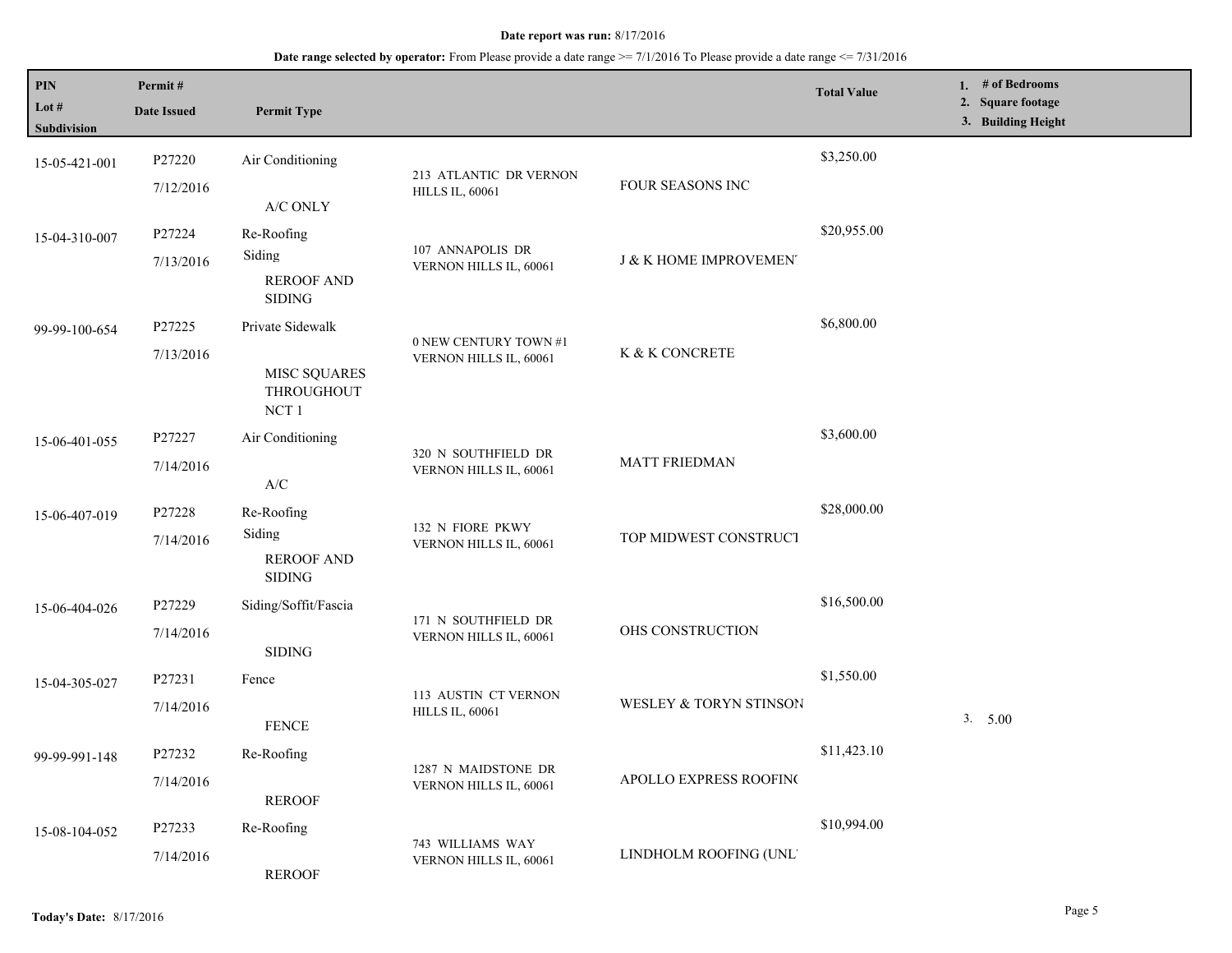| PIN<br>Lot #<br>Subdivision | Permit#<br><b>Date Issued</b> | <b>Permit Type</b>                                                                                                                                                                                                                                                                                |                                                   |                                        | <b>Total Value</b> | 1. # of Bedrooms<br>2. Square footage<br>3. Building Height |
|-----------------------------|-------------------------------|---------------------------------------------------------------------------------------------------------------------------------------------------------------------------------------------------------------------------------------------------------------------------------------------------|---------------------------------------------------|----------------------------------------|--------------------|-------------------------------------------------------------|
| 15-06-405-005               | P27234                        | Re-Roofing                                                                                                                                                                                                                                                                                        | 342 N FIORE PKWY                                  |                                        | \$7,500.00         |                                                             |
|                             | 7/14/2016                     | <b>REROOF</b>                                                                                                                                                                                                                                                                                     | VERNON HILLS IL, 60061                            | TOTAL CONSTRUCTION<br>CONCEPTS (UNLTD) |                    |                                                             |
| 99-99-992-551               | P27235                        | Re-Roofing                                                                                                                                                                                                                                                                                        |                                                   |                                        | \$13,992.00        |                                                             |
|                             | 7/14/2016                     | <b>REROOF</b>                                                                                                                                                                                                                                                                                     | 228 E RANNEY AV VERNON<br><b>HILLS IL, 60061</b>  | TOTAL CONSTRUCTION<br>CONCEPTS (UNLTD) |                    |                                                             |
| 15-09-104-020               | P27237                        | Driveway/Slab                                                                                                                                                                                                                                                                                     | 16 S OLD CREEK RD<br>VERNON HILLS IL, 60061       | HEATHER VASILENKO                      | \$2,300.00         |                                                             |
|                             | 7/14/2016                     | <b>DRIVEWAY</b>                                                                                                                                                                                                                                                                                   |                                                   |                                        |                    |                                                             |
| 99-99-100-652               | P27238                        | Private Sidewalk                                                                                                                                                                                                                                                                                  | NEW CENTURY TOWNHOM                               |                                        | \$4,455.00         |                                                             |
|                             | 7/14/2016                     | <b>NUMEROUS</b><br><b>SECTION</b><br><b>THROUGHOUT</b><br>NCT <sub>2</sub> ON<br><b>WINDSOR x2080721</b><br>HUGHES X2080732,<br>GLADSTONE,X2080<br>690, BROWNING,<br><b>WEBSTER</b><br>X2080749,<br><b>HARDING</b><br>X2080758.<br><b>JULIE DIGS</b><br><b>ATTACHED TO</b><br><b>EACH STREET.</b> | 0 NEW CENTURY TOWN #2<br>VERNON HILLS IL, 60061   | <b>GREEN PINES LANDSCAPE</b>           |                    |                                                             |
| 15-08-220-003               | P27241                        | Swimming Pool/Spa                                                                                                                                                                                                                                                                                 |                                                   |                                        | \$825.00           |                                                             |
|                             | 7/15/2016                     | HOT TUB                                                                                                                                                                                                                                                                                           | 313 S SOUTHGATE DR<br>VERNON HILLS IL, 60061      | <b>DWIGHT A HEGLUND</b>                |                    |                                                             |
| 99-99-996-660               | P27243                        | Fence                                                                                                                                                                                                                                                                                             |                                                   |                                        | \$2,008.00         |                                                             |
|                             | 7/18/2016                     | <b>FENCE</b>                                                                                                                                                                                                                                                                                      | 384 E LASALLE ST VERNON<br><b>HILLS IL, 60061</b> | WOODMASTER FENCE                       |                    | 3.4.00                                                      |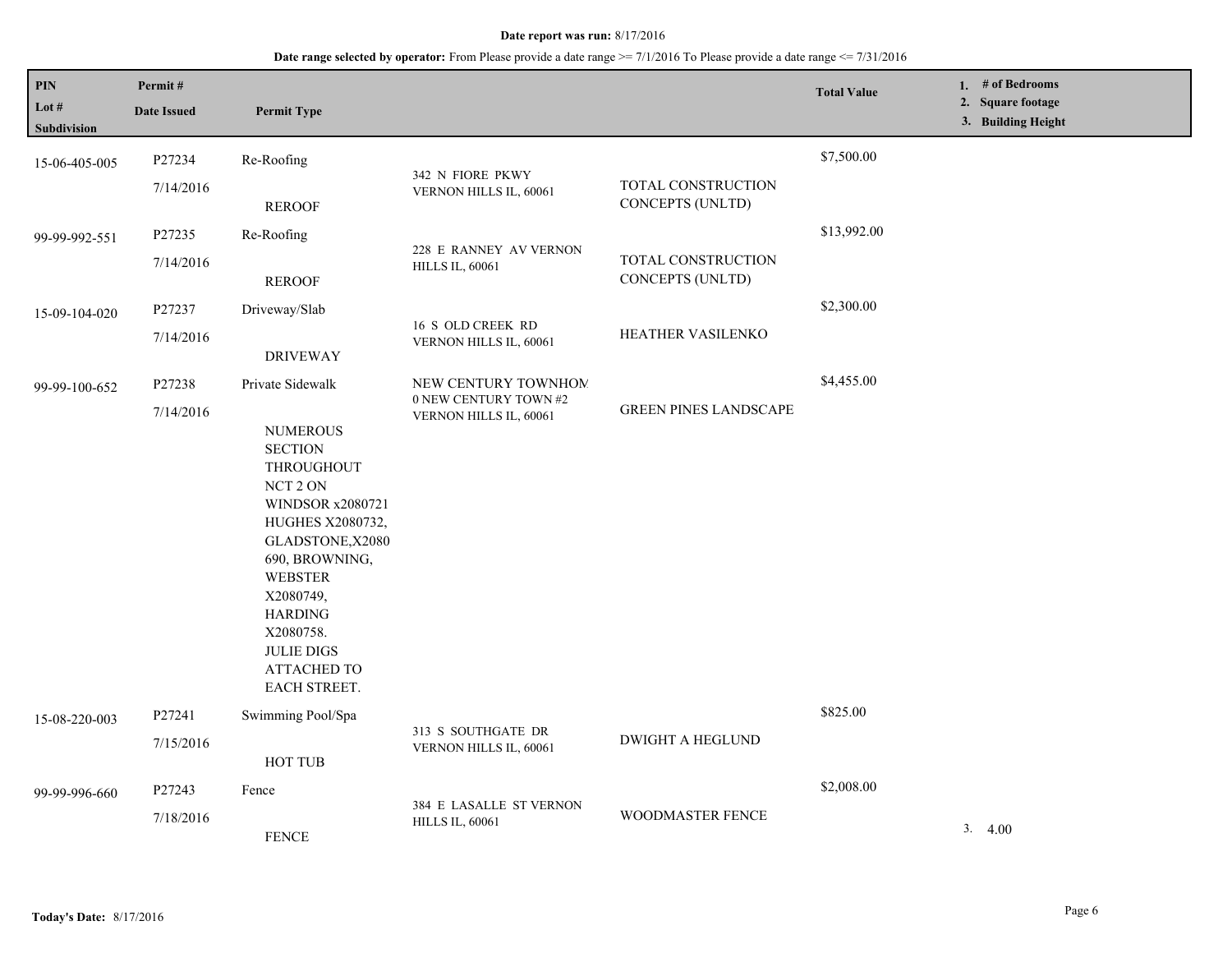| PIN<br>Lot #<br>Subdivision                                  | Permit#<br><b>Date Issued</b> | <b>Permit Type</b>                                 |                                                      |                                                    | <b>Total Value</b> | 1. # of Bedrooms<br>2. Square footage<br>3. Building Height |
|--------------------------------------------------------------|-------------------------------|----------------------------------------------------|------------------------------------------------------|----------------------------------------------------|--------------------|-------------------------------------------------------------|
| 99-99-996-532<br>92<br><b>INVERNESS-LLC</b>                  | P27244<br>7/18/2016           | Misc. Residential<br><b>ASPHALT DRIVE</b>          | 2036 N INVERNESS DR<br>VERNON HILLS IL, 60061        | 92<br>$\mathbf{A}$<br><b>DUBOIS PAVING COMPANY</b> | \$2,007.00         |                                                             |
| 99-99-992-180                                                | P27245<br>7/18/2016           | Driveway/Slab<br><b>ASPHALT</b><br><b>DRIVEWAY</b> | 2072 N INVERNESS DR<br>VERNON HILLS IL, 60061        | <b>DUBOIS PAVING COMPANY</b>                       | \$5,276.00         |                                                             |
| 99-99-996-532<br>92<br><b>INVERNESS-LLC</b>                  | P27246<br>7/18/2016           | Driveway/Slab<br><b>ASPHALT</b><br><b>DRIVEWAY</b> | 2036 N INVERNESS DR<br>VERNON HILLS IL, 60061        | A<br>92<br><b>DUBOIS PAVING COMPANY</b>            | \$2,007.00         |                                                             |
| 99-99-992-203                                                | P27247<br>7/18/2016           | Driveway/Slab<br><b>ASPHALT</b><br><b>DRIVEWAY</b> | 2084 N INVERNESS DR<br>VERNON HILLS IL, 60061        | <b>DUBOIS PAVING COMPANY</b>                       | \$1,484.00         |                                                             |
| 99-99-996-534<br>LOT <sub>15</sub><br><b>INVERNESS POD A</b> | P27248<br>7/18/2016           | Driveway/Slab<br><b>ASPHALT</b><br><b>DRIVEWAY</b> | 1915 N TREVINO TER<br>VERNON HILLS IL, 60061         | LOT <sub>15</sub><br><b>DUBOIS PAVING COMPANY</b>  | \$1,243.00         |                                                             |
| 99-99-996-542                                                | P27249<br>7/18/2016           | Driveway/Slab<br><b>ASPHALT</b><br><b>DRIVEWAY</b> | 1851 N TREVINO TER<br>VERNON HILLS IL, 60061         | <b>DUBOIS PAVING COMPANY</b>                       | \$80.00            |                                                             |
| 15-05-414-019                                                | P27250<br>7/18/2016           | Re-Roofing<br><b>REROOF</b>                        | <b>6 MONTAUK LN VERNON</b><br><b>HILLS IL, 60061</b> | A-1 SECURITY ROOFING IN                            | \$7,650.00         |                                                             |
| 99-99-996-556                                                | P27251<br>7/18/2016           | Driveway/Slab<br><b>DRIVEWAY</b>                   | 1860 N TREVINO TER<br>VERNON HILLS IL, 60061         | <b>DUBOIS PAVING COMPANY</b>                       | \$1,443.00         |                                                             |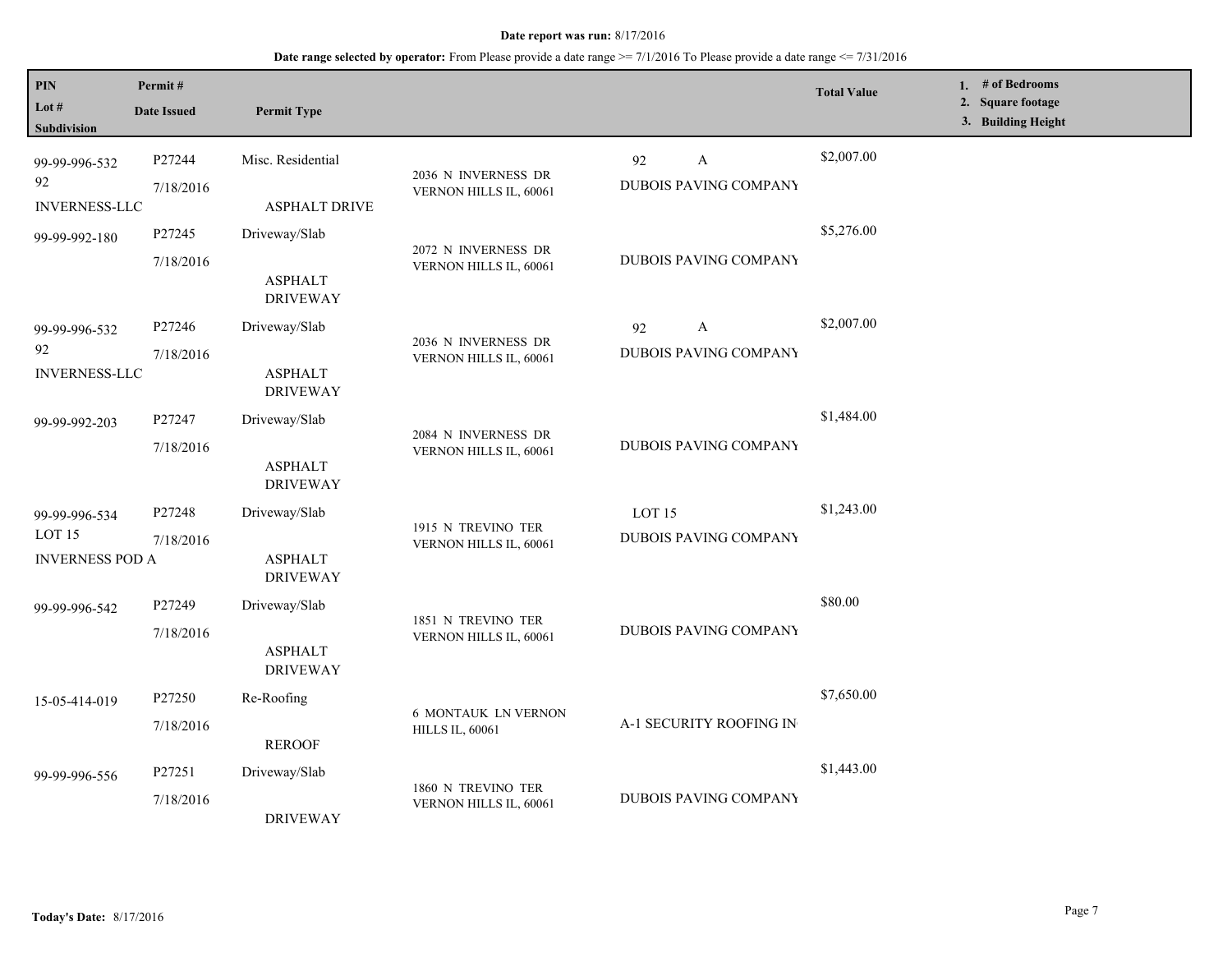| PIN<br>Lot #<br><b>Subdivision</b>                           | Permit#<br><b>Date Issued</b> | <b>Permit Type</b>               |                                                    |                                                   | <b>Total Value</b> | 1. # of Bedrooms<br>2. Square footage<br>3. Building Height |
|--------------------------------------------------------------|-------------------------------|----------------------------------|----------------------------------------------------|---------------------------------------------------|--------------------|-------------------------------------------------------------|
| 99-99-996-561<br>133<br><b>GREGG'S LANDING</b>               | P27252<br>7/18/2016           | Driveway/Slab<br><b>DRIVEWAY</b> | 1908 N TREVINO TER<br>VERNON HILLS IL, 60061       | A<br>133<br><b>DUBOIS PAVING COMPANY</b>          | \$1,058.00         |                                                             |
| 99-99-996-562                                                | P27253<br>7/18/2016           | Driveway/Slab<br><b>DRIVEWAY</b> | 1916 N TREVINO TER<br>VERNON HILLS IL, 60061       | DUBOIS PAVING COMPANY                             | \$981.00           |                                                             |
| 99-99-991-926                                                | P27254<br>7/18/2016           | Driveway/Slab<br><b>DRIVEWAY</b> | 1978 N TREVINO TER<br>VERNON HILLS IL, 60061       | DUBOIS PAVING COMPANY                             | \$1,247.00         |                                                             |
| 99-99-996-553<br>LOT <sub>84</sub><br><b>INVERNESS POD A</b> | P27256<br>7/18/2016           | Driveway/Slab<br><b>DRIVEWAY</b> | 2053 N TREVINO TER<br>VERNON HILLS IL, 60061       | LOT <sub>84</sub><br><b>DUBOIS PAVING COMPANY</b> | \$1,566.00         |                                                             |
| 99-99-996-725<br>LOT <sub>46</sub><br>POD A                  | P27257<br>7/18/2016           | Driveway/Slab<br><b>DRIVEWAY</b> | 1848 N OLYMPIC DR<br>VERNON HILLS IL, 60061        | LOT <sub>46</sub><br><b>DUBOIS PAVING COMPANY</b> | \$1,649.00         |                                                             |
| 99-99-996-736                                                | P27258<br>7/18/2016           | Driveway/Slab<br><b>DRIVEWAY</b> | 1942 N OLYMPIC DR<br>VERNON HILLS IL, 60061        | DUBOIS PAVING COMPANY                             | \$2,061.00         |                                                             |
| 99-99-996-743<br>124<br><b>INVERNESS-LLC</b>                 | P27259<br>7/18/2016           | Driveway/Slab<br><b>DRIVEWAY</b> | 1851 N OLYMPIC DR VERNON<br><b>HILLS IL, 60061</b> | 124<br>A<br>DUBOIS PAVING COMPANY                 | \$2,007.00         |                                                             |
| 15-05-415-002                                                | P27260<br>7/18/2016           | Re-Roofing<br><b>REROOF</b>      | 7 MONTEREY DR VERNON<br><b>HILLS IL, 60061</b>     | A & D HOME IMPROVEMEN                             | \$3,900.00         |                                                             |
| 15-16-207-012                                                | P27262<br>7/18/2016           | Re-Roofing<br><b>REROOFING</b>   | 413 E RIVER GROVE LN<br>VERNON HILLS IL, 60061     | <b>SARGON CONSTRUCTION C</b>                      | \$11,900.00        |                                                             |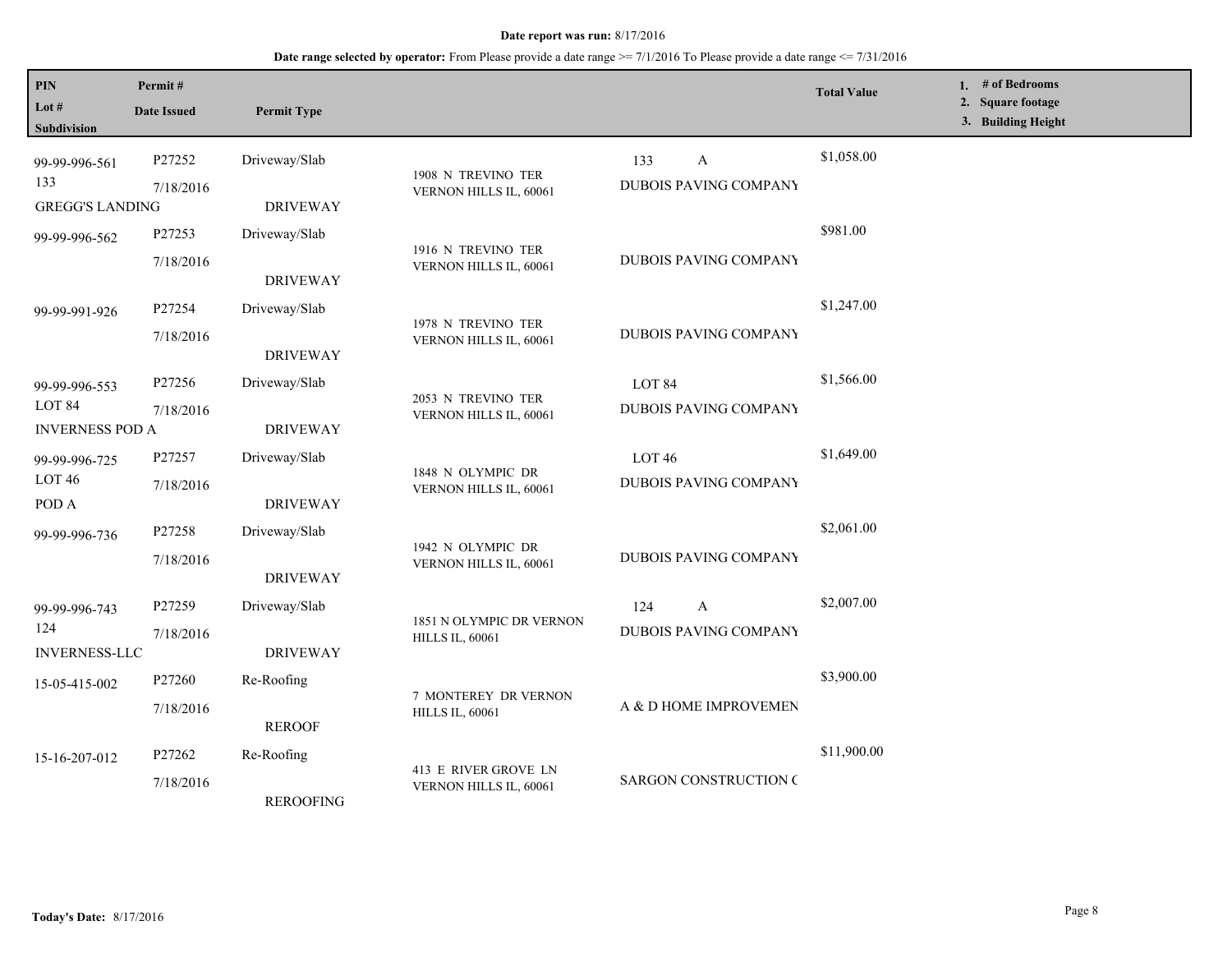| PIN<br>Lot $#$<br>Subdivision               | Permit#<br><b>Date Issued</b> | <b>Permit Type</b>                                                                                    |                                               |                                                    | <b>Total Value</b> | 1. $#$ of Bedrooms<br>2. Square footage<br>3. Building Height |
|---------------------------------------------|-------------------------------|-------------------------------------------------------------------------------------------------------|-----------------------------------------------|----------------------------------------------------|--------------------|---------------------------------------------------------------|
| 99-99-991-917                               | P27263<br>7/18/2016           | Misc. Residential<br><b>STOOP &amp; WALK</b><br><b>REPAIRS</b>                                        | 1962 N TREVINO TER<br>VERNON HILLS IL, 60061  | DUBOIS PAVING COMPANY                              | \$100.00           |                                                               |
| 15-16-102-023                               | P27264<br>7/18/2016           | Misc. Electrical<br><b>ELECTRIC CAR</b><br><b>CHARGER</b>                                             | 1039 CREEK BEND DR<br>VERNON HILLS IL, 60061  | HIGHLAND PARK ELECTRIC                             | \$1,115.00         |                                                               |
| 99-99-996-529                               | P27265<br>7/18/2016           | Patio<br>REPLACE PATIO                                                                                | 2081 N INVERNESS DR<br>VERNON HILLS IL, 60061 | <b>DUBOIS PAVING COMPANY</b>                       | \$2,500.00         |                                                               |
| 99-99-996-540<br>21<br><b>INVERNESS-LLC</b> | P27266<br>7/18/2016           | Misc. Residential<br><b>CONCRETE</b><br>REPAIR - 1ST PC<br>OF SIDEWALK<br><b>FROM STOOP</b>           | 1867 N TREVINO TER<br>VERNON HILLS IL, 60061  | 21<br>$\mathbf{A}$<br><b>DUBOIS PAVING COMPANY</b> | \$3,500.00         |                                                               |
| 99-99-992-100                               | P27267<br>7/18/2016           | Misc. Residential<br>CONCRETE<br><b>SIDEWALK</b><br>REPLACE MENT<br>AT STOOP 2<br>PIECES              | 2049 N INVERNESS DR<br>VERNON HILLS IL, 60061 | <b>DUBOIS PAVING COMPANY</b>                       | \$720.00           |                                                               |
| 99-99-992-203                               | P27268<br>7/18/2016           | Misc. Residential<br><b>CONCRETE</b><br>REPAIR -<br>APPROACH AND<br><b>CONCRETE</b><br><b>RACEWAY</b> | 2084 N INVERNESS DR<br>VERNON HILLS IL, 60061 | DUBOIS PAVING COMPANY                              | \$3,150.00         |                                                               |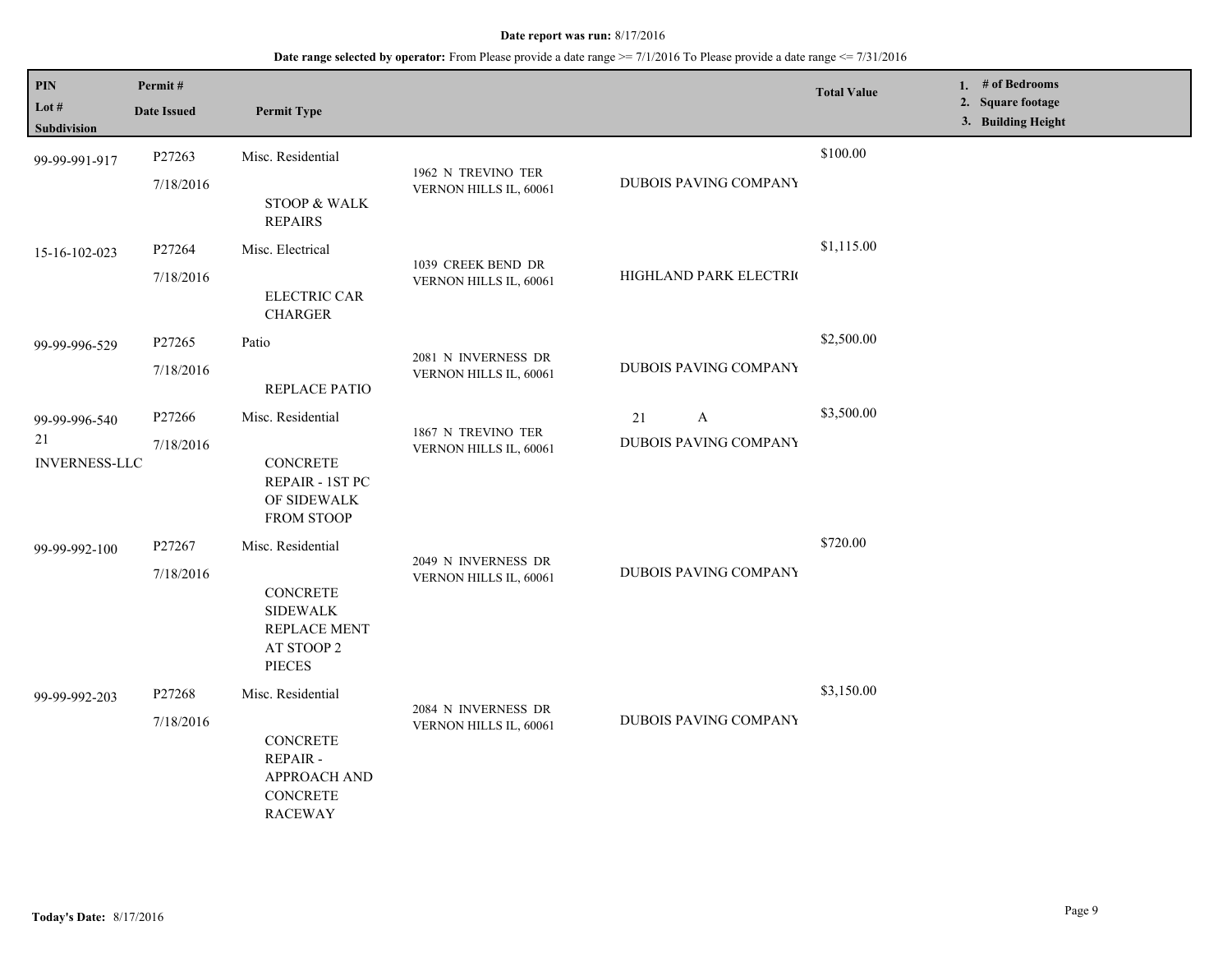| <b>PIN</b><br>Lot $#$<br>Subdivision               | Permit#<br><b>Date Issued</b> | <b>Permit Type</b>                                                                                                                                        |                                              |                                           | <b>Total Value</b> | 1. # of Bedrooms<br>2. Square footage<br>3. Building Height |
|----------------------------------------------------|-------------------------------|-----------------------------------------------------------------------------------------------------------------------------------------------------------|----------------------------------------------|-------------------------------------------|--------------------|-------------------------------------------------------------|
| 99-99-992-019                                      | P27269<br>7/18/2016           | Misc. Residential<br><b>CONCRETE REPAIS</b><br>- ALL 3 PIECES OF                                                                                          | 2016 N TREVINO TER<br>VERNON HILLS IL, 60061 | <b>DUBOIS PAVING COMPANY</b>              | \$990.00           |                                                             |
| 99-99-991-990                                      | P27270<br>7/18/2016           | <b>SIDEWALK &amp; STEP</b><br>Misc. Residential<br><b>CONCRETE</b><br><b>REPAIR - ALL 3</b><br>PIECES OF<br><b>SIDEWALK FROM</b><br><b>STOOP TO DRIVE</b> | 2008 N TREVINO TER<br>VERNON HILLS IL, 60061 | DUBOIS PAVING COMPANY                     | \$1,125.00         |                                                             |
| 99-99-996-550                                      | P27271<br>7/18/2016           | Misc. Residential<br><b>CONCRETE</b><br>REPAIR-ALL 4<br>PIECES OF<br>SIDEWAL & STEP                                                                       | 2006 N TREVINO TER<br>VERNON HILLS IL, 60061 | <b>DUBOIS PAVING COMPANY</b>              | \$990.00           |                                                             |
| 99-99-996-560<br>LOT 132<br><b>GREGG'S LANDING</b> | P27272<br>7/18/2016           | Misc. Residential<br><b>CONCRETE</b><br>REPAIR-RAISED<br>STOOP, ALL 3<br><b>SIDEWALK PIECES</b><br>& STEP                                                 | 1888 N TREVINO TER<br>VERNON HILLS IL, 60061 | LOT 132 A<br><b>DUBOIS PAVING COMPANY</b> | \$935.00           |                                                             |
| 99-99-996-737                                      | P27273<br>7/18/2016           | Misc. Residential<br><b>CONCRETE</b><br>REPAIRS -<br><b>SIDEWALK</b>                                                                                      | 1929 N OLYMPIC DR<br>VERNON HILLS IL, 60061  | <b>DUBOIS PAVING COMPANY</b>              | \$100.00           |                                                             |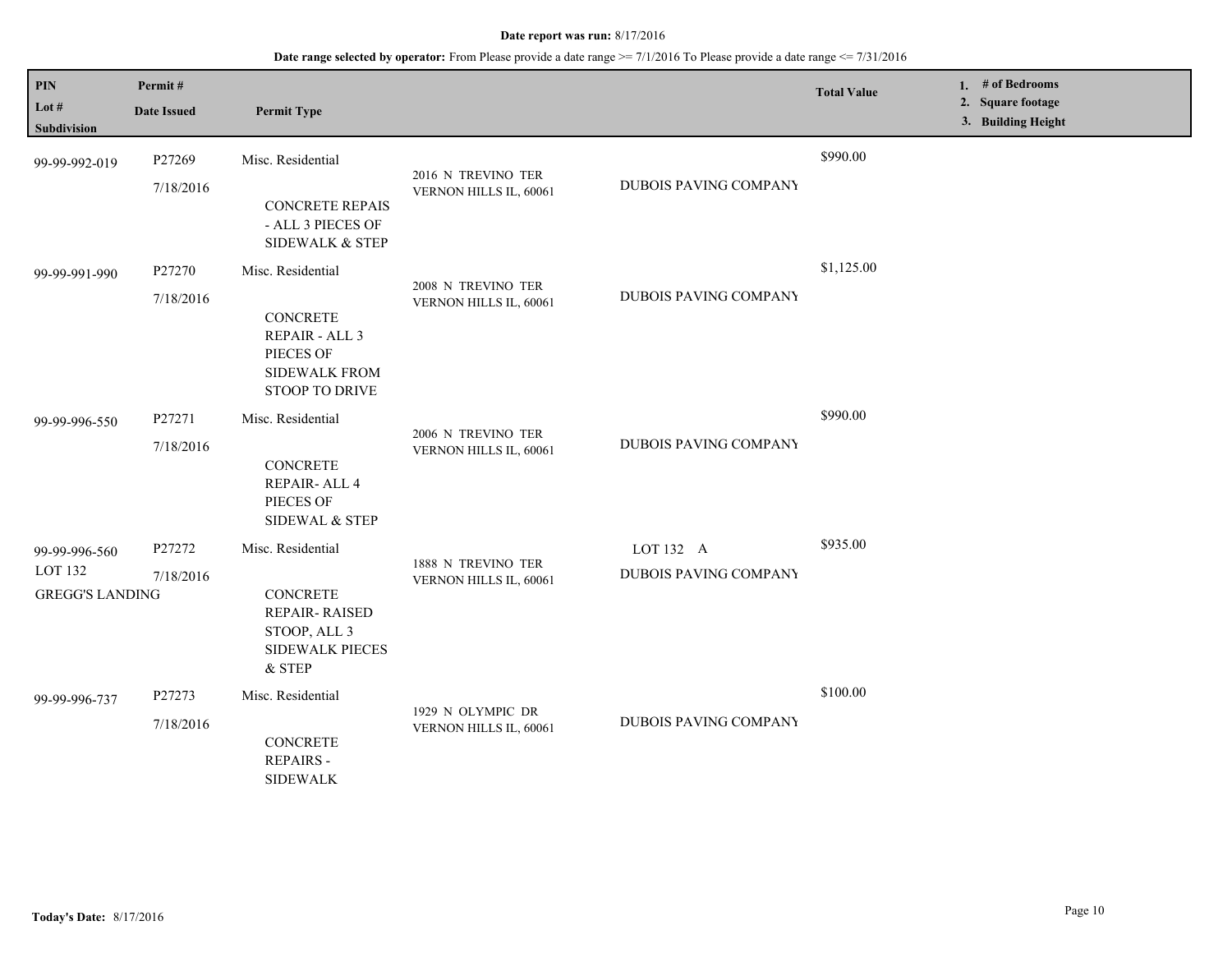| <b>PIN</b><br>Lot $#$<br><b>Subdivision</b>   | Permit#<br><b>Date Issued</b> | <b>Permit Type</b>                                                                                             |                                                       |                                                     | <b>Total Value</b> | 1. $#$ of Bedrooms<br>2. Square footage<br>3. Building Height |
|-----------------------------------------------|-------------------------------|----------------------------------------------------------------------------------------------------------------|-------------------------------------------------------|-----------------------------------------------------|--------------------|---------------------------------------------------------------|
| 99-99-991-902                                 | P27274<br>7/18/2016           | Misc. Residential<br>CONCRETE<br>REPAIRS - ALL 4<br>PIECES OF<br>SIDEWALK & STEP                               | 1930 N OLYMPIC DR<br>VERNON HILLS IL, 60061           | DUBOIS PAVING COMPANY                               | \$945.00           |                                                               |
| 99-99-100-619<br>$16-2$<br>POD D, 16-2        | P27275<br>7/18/2016           | Misc. Residential                                                                                              | <b>1926 CRENSHAW VERNON</b><br><b>HILLS IL, 60061</b> | ${\bf D}$<br>$16-2$<br><b>DUBOIS PAVING COMPANY</b> | \$1,125.00         |                                                               |
| 99-99-996-725<br>LOT <sub>46</sub><br>POD A   | P27276<br>7/18/2016           | Misc. Residential<br><b>COCRETE REPAIRS</b><br>- 1ST PIECE OF<br><b>SIDEWALK AT</b><br><b>DRIVE</b>            | 1848 N OLYMPIC DR<br>VERNON HILLS IL, 60061           | LOT <sub>46</sub><br><b>DUBOIS PAVING COMPANY</b>   | \$450.00           |                                                               |
| 99-99-996-569<br>35<br><b>GREGG'S LANDING</b> | P27277<br>7/18/2016           | Misc. Residential<br><b>COCRETE REPAIR -</b><br><b>APPROACH</b>                                                | 501 W VALHALLA TER<br>VERNON HILLS IL, 60061          | 35<br>A<br>DUBOIS PAVING COMPANY                    | \$3,600.00         |                                                               |
| 99-99-996-563                                 | P27278<br>7/18/2016           | Misc. Residential<br><b>CONCRETE</b><br>REPAIR - ALL 4<br>PIECES OF<br>SIDEWALK & STEP                         | 453 W VALHALLA TER<br>VERNON HILLS IL, 60061          | DUBOIS PAVING COMPANY                               | \$1,215.00         |                                                               |
| 99-99-996-539<br>20<br><b>GREGG'S LANDING</b> | P27279<br>7/18/2016           | Misc. Residential<br><b>CONCRETE</b><br><b>REPAIRS-1ST</b><br>PIECE OF<br><b>SIDEWALK FROM</b><br><b>STOOP</b> | 1875 N TREVINO TER<br>VERNON HILLS IL, 60061          | 20<br>A<br>DUBOIS PAVING COMPANY                    | \$225.00           |                                                               |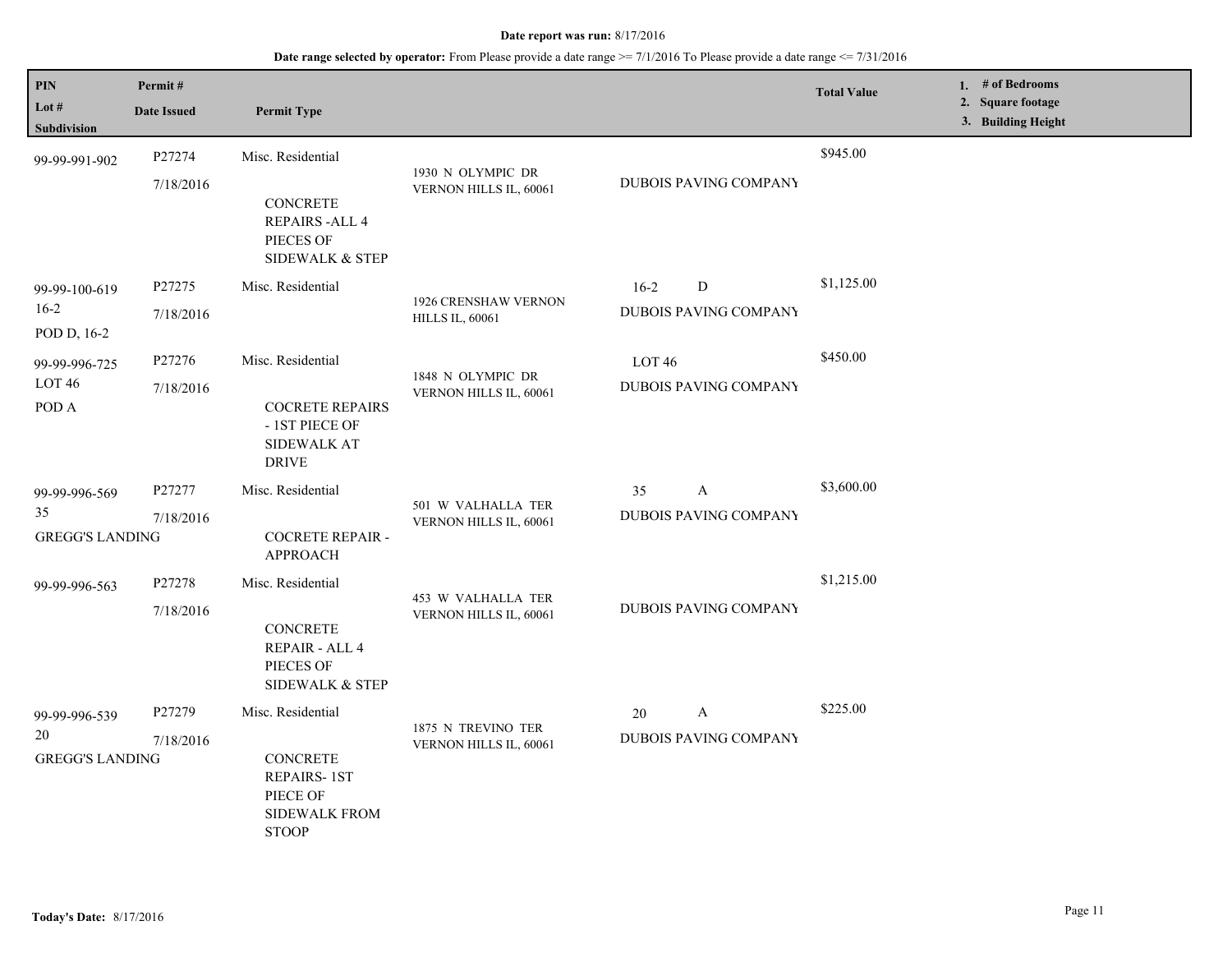| <b>PIN</b><br>Lot #<br><b>Subdivision</b>     | Permit#<br><b>Date Issued</b> | <b>Permit Type</b>                                                                                        |                                               |                                                    | <b>Total Value</b> | 1. # of Bedrooms<br>2. Square footage<br>3. Building Height |
|-----------------------------------------------|-------------------------------|-----------------------------------------------------------------------------------------------------------|-----------------------------------------------|----------------------------------------------------|--------------------|-------------------------------------------------------------|
| 99-99-996-533                                 | P27280<br>7/18/2016           | Misc. Residential<br>CONCRETE<br><b>REPAIRS - 10</b><br>PIECES OF<br><b>SIDEWALK FROM</b><br><b>STOOP</b> | 1923 N TREVINO TER<br>VERNON HILLS IL, 60061  | <b>DUBOIS PAVING COMPANY</b>                       | \$2,970.00         |                                                             |
| 99-99-992-038                                 | P27281<br>7/18/2016           | Misc. Residential<br><b>CONCRETE</b><br><b>REPAIRS - REAR</b><br>PATIO AND<br><b>APPROACH</b>             | 2021 N INVERNESS DR<br>VERNON HILLS IL, 60061 | <b>DUBOIS PAVING COMPANY</b>                       | \$8,190.00         |                                                             |
| 99-99-992-042                                 | P27282<br>7/18/2016           | Misc. Residential<br><b>CONCRETE</b><br>REPAIR - WALK &<br><b>STEP</b>                                    | 2029 N INVERNESS DR<br>VERNON HILLS IL, 60061 | <b>DUBOIS PAVING COMPANY</b>                       | \$990.00           |                                                             |
| 99-99-992-071                                 | P27283<br>7/18/2016           | Misc. Residential<br><b>CONCRETE</b><br><b>REPAIR - WALK &amp;</b><br><b>STEP</b>                         | 2037 N INVERNESS DR<br>VERNON HILLS IL, 60061 | <b>DUBOIS PAVING COMPANY</b>                       | \$1,035.00         |                                                             |
| 99-99-996-734<br>56<br><b>GREGG'S LANDING</b> | P27284<br>7/19/2016           | Misc. Residential<br><b>CONCRETE</b><br>REPAIRS - ALL 4<br>PIECES OF<br><b>SIDEWALK &amp; STEP</b>        | 1926 N OLYMPIC DR<br>VERNON HILLS IL, 60061   | $\mathbf{A}$<br>56<br><b>DUBOIS PAVING COMPANY</b> | \$1,125.00         |                                                             |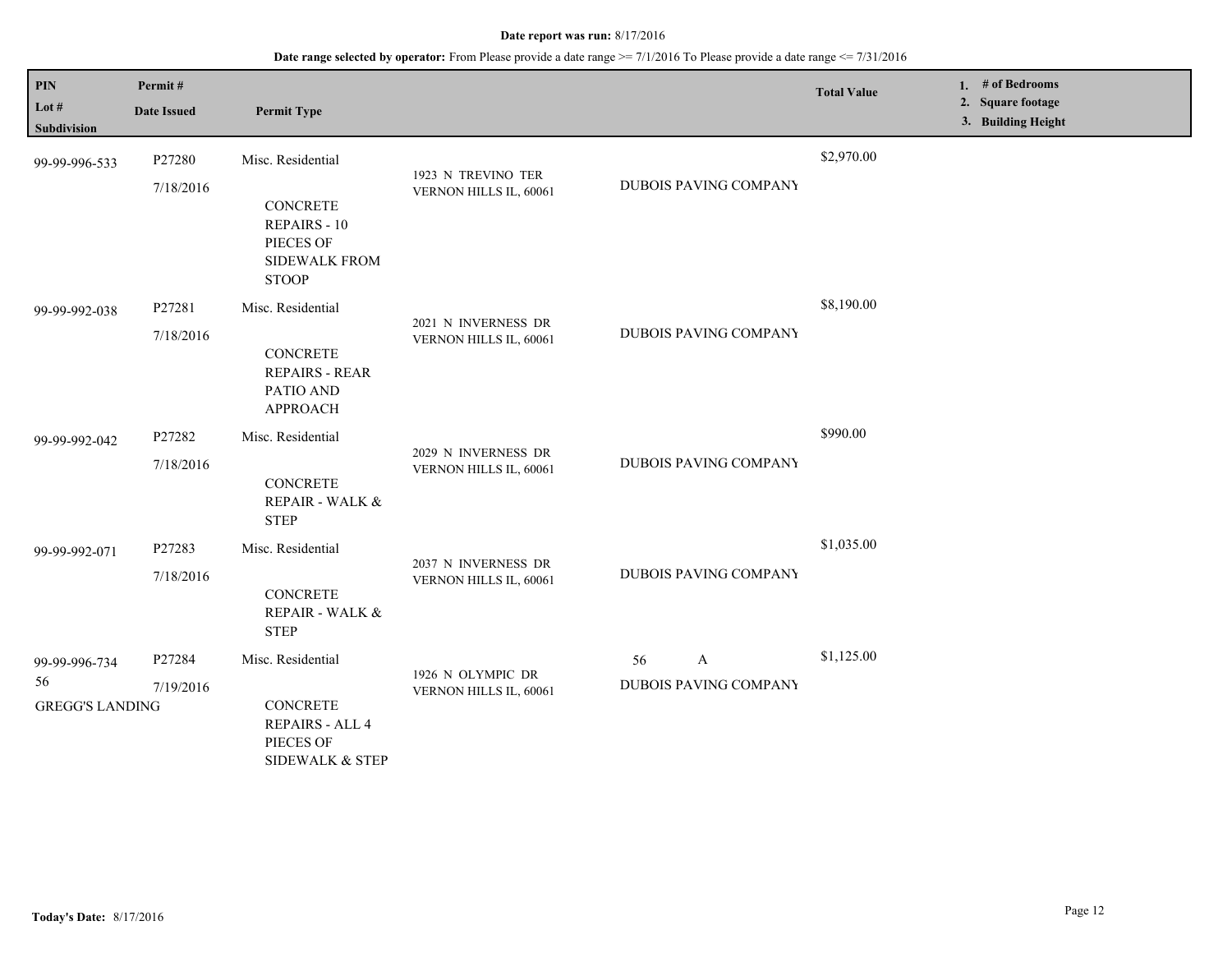| PIN<br>Lot $#$<br>Subdivision                | Permit#<br><b>Date Issued</b> | <b>Permit Type</b>                                                                                    |                                                    |                                      | <b>Total Value</b> | 1. # of Bedrooms<br>2. Square footage<br>3. Building Height |
|----------------------------------------------|-------------------------------|-------------------------------------------------------------------------------------------------------|----------------------------------------------------|--------------------------------------|--------------------|-------------------------------------------------------------|
| 99-99-996-743<br>124<br><b>INVERNESS-LLC</b> | P27285<br>7/19/2016           | Misc. Residential<br><b>CONCRETE</b><br>REPAIRS - ALL 3<br>PIECES OF<br><b>SIDEWALK &amp; STEP</b>    | 1851 N OLYMPIC DR VERNON<br><b>HILLS IL, 60061</b> | 124<br>A<br>DUBOIS PAVING COMPANY    | \$900.00           |                                                             |
| 11-32-402-005                                | P27287<br>7/19/2016           | Fence<br><b>FENCE</b>                                                                                 | 1101 MARLOWE PL VERNON<br><b>HILLS IL, 60061</b>   | <b>BRYAN GROOT</b>                   | \$2,592.00         | 3.600                                                       |
| 15-05-403-016                                | P27288<br>7/19/2016           | Misc. Residential<br><b>KITCHEN</b><br>REMODEL, MINOR<br>WALL CHANGES                                 | 104 AUGUSTA DR VERNON<br><b>HILLS IL, 60061</b>    | <b>SCOTT K HEZNER</b>                | \$7,000.00         |                                                             |
| 15-07-209-052                                | P27289<br>7/19/2016           | Re-Roofing<br><b>REROOF</b>                                                                           | 1022 W HIDDEN CREEK CT<br>VERNON HILLS IL, 60061   | THE SHAKE GUYS                       | \$7,000.00         |                                                             |
| 99-00-000-074                                | P27290<br>7/19/2016           | Misc. Residential<br><b>REMODEL</b><br><b>MASTER BATH, NO</b><br><b>ADDITIONAL</b><br><b>FIXTURES</b> | 504 SUTCLIFFE CIR VERNON<br><b>HILLS IL, 60061</b> | <b>TOMMY KOO</b>                     | \$4,700.00         |                                                             |
| 99-99-996-676                                | P27292<br>7/20/2016           | Re-Roofing<br><b>REROOF</b>                                                                           | 296 E MARSEILLES ST<br>VERNON HILLS IL, 60061      | NEW TOWN HOME<br><b>IMPROVEMENTS</b> | \$10,000.00        |                                                             |
| 99-99-993-486                                | P27293<br>7/21/2016           | Re-Roofing<br><b>REROOF</b>                                                                           | 319 E HURON ST VERNON<br><b>HILLS IL, 60061</b>    | STYLE BY CARDEN EXTERI               | \$13,230.00        |                                                             |
| 11-32-401-020                                | P27294<br>7/21/2016           | Fence<br><b>FENCE</b>                                                                                 | 1104 WADSWORTH PL<br>VERNON HILLS IL, 60061        | MICHAEL SCHWARTZ                     | \$1,980.00         | 3.600                                                       |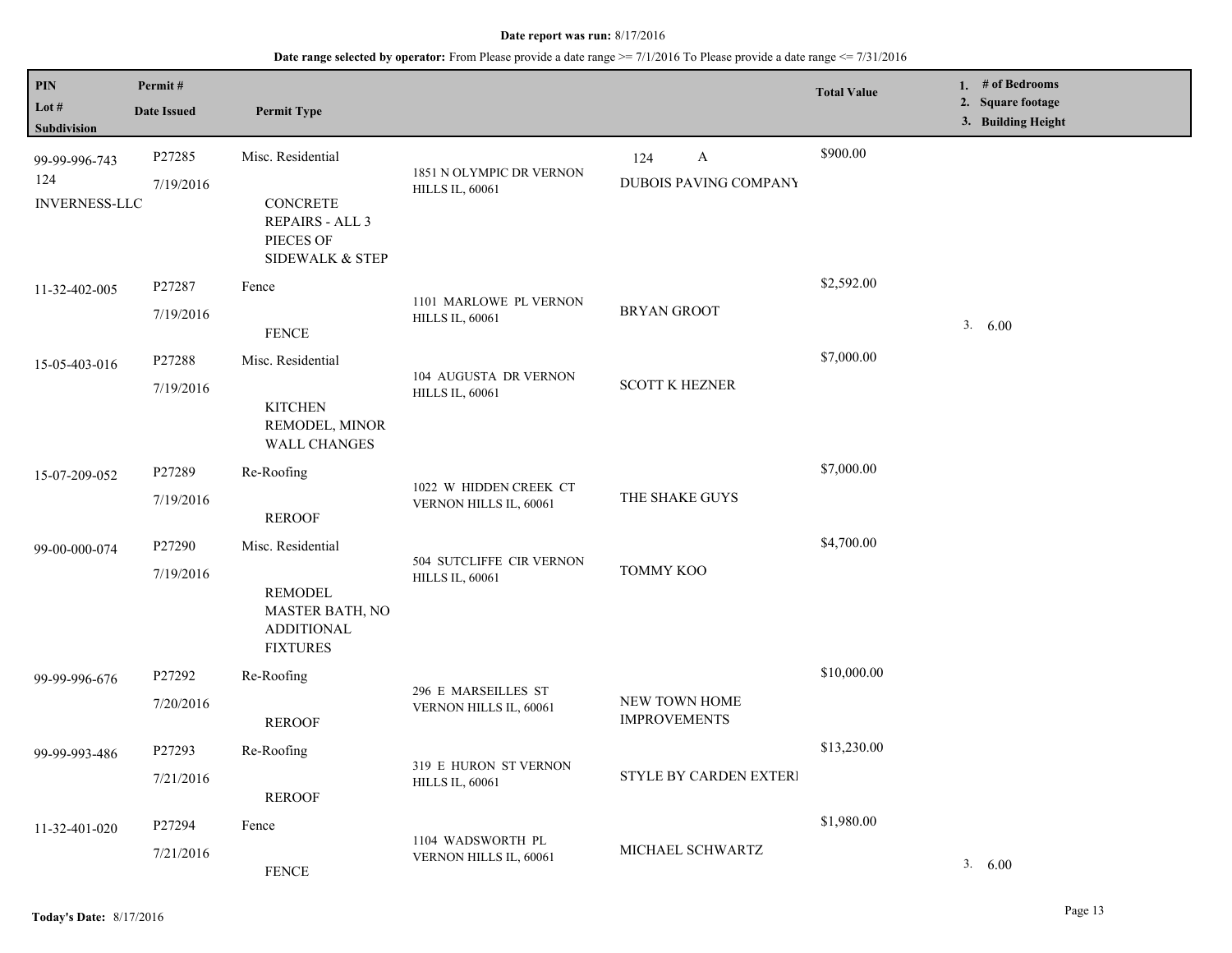# **Date range selected by operator:** From Please provide a date range >= 7/1/2016 To Please provide a date range <= 7/31/2016

| PIN<br>Lot $#$<br>Subdivision | Permit#<br><b>Date Issued</b> | <b>Permit Type</b>                                                                  |                                                  |                                     | <b>Total Value</b> | 1. # of Bedrooms<br>2. Square footage<br>3. Building Height |
|-------------------------------|-------------------------------|-------------------------------------------------------------------------------------|--------------------------------------------------|-------------------------------------|--------------------|-------------------------------------------------------------|
| 15-08-220-010                 | P27295<br>7/21/2016           | Re-Roofing<br>Siding<br><b>REROOFING &amp;</b><br><b>SIDING</b>                     | 331 W TALLY HO DR<br>VERNON HILLS IL, 60061      | ADVANCED HOME<br>IMPROVEMENTS, INC. | \$22,600.00        |                                                             |
| 15-04-305-019                 | P27296<br>7/21/2016           | Private Sidewalk<br>Patio<br><b>SIDEWALK &amp;</b><br><b>PATIO</b>                  | 102 AUSTIN CT VERNON<br><b>HILLS IL, 60061</b>   | VADIM BLAKER                        | \$9,200.00         |                                                             |
| 11-32-413-057                 | P27297<br>7/21/2016           | Air Conditioning<br>$\ensuremath{\text{A}}\xspace/\ensuremath{\text{C}}\xspace$     | 171 W SARATOGA CT<br>VERNON HILLS IL, 60061      | <b>STVU INC</b>                     | \$1,100.00         |                                                             |
| 11-32-413-080                 | P27298<br>7/21/2016           | Air Conditioning<br>$\ensuremath{\mathsf{A}}\xspace/\ensuremath{\mathsf{C}}\xspace$ | 977 N PRINCETON CT<br>VERNON HILLS IL, 60061     | FOUR SEASONS INC                    | \$3,930.00         |                                                             |
| 99-99-991-333                 | P27299<br>7/21/2016           | Furnace<br><b>FURNACE</b>                                                           | 1360 N MAIDSTONE DR<br>VERNON HILLS IL, 60061    | <b>JAMES MURPHY</b>                 | \$3,150.00         |                                                             |
| 99-99-991-067                 | P27300<br>7/21/2016           | Water Heater<br><b>WATER HEATER</b>                                                 | 1253 REGENCY CT VERNON<br><b>HILLS IL, 60061</b> | ALL STAR PLUMBING                   | \$700.00           |                                                             |
| 15-08-411-003                 | P27301<br>7/21/2016           | Driveway/Slab<br><b>REPLACE</b><br><b>ASPHALT</b><br><b>DRIVEWAY</b>                | 291 NOBLE CIR VERNON<br><b>HILLS IL, 60061</b>   | LARRY R HENDRICKS                   | \$2,775.00         |                                                             |
| 11-32-413-032                 | P27302<br>7/22/2016           | Air Conditioning<br>A/C                                                             | 956 N VERNON CT VERNON<br><b>HILLS IL, 60061</b> | ABC PLUMBING, HEATING<br>COOLING    | \$4,331.00         |                                                             |
| 15-06-401-011                 | P27303<br>7/22/2016           | Re-Roofing<br><b>RE-ROOF</b>                                                        | 196 MONTEITH CT VERNON<br><b>HILLS IL, 60061</b> | OHS CONSTRUCTION                    | \$8,557.00         |                                                             |

L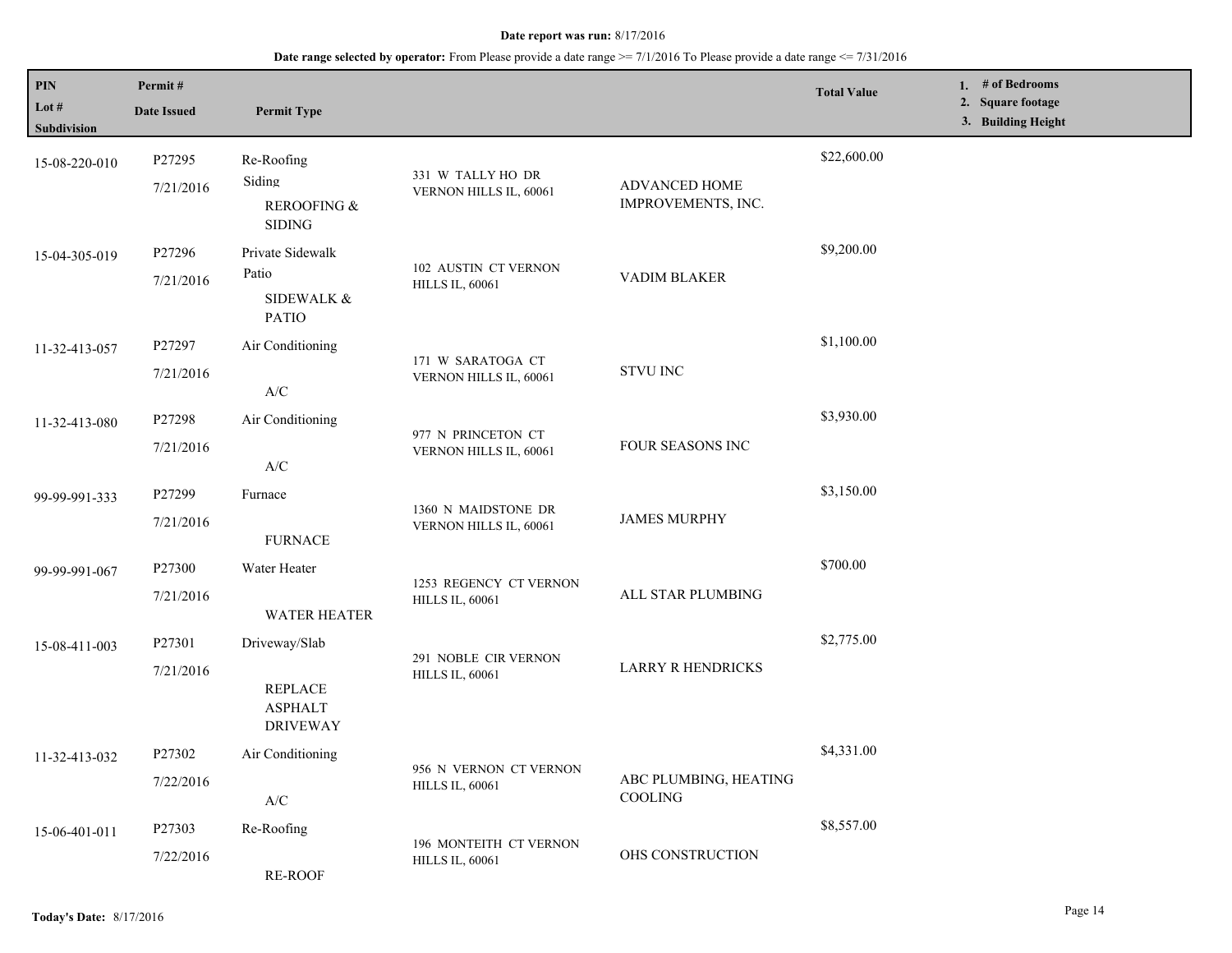| <b>PIN</b><br>Lot $#$<br><b>Subdivision</b>   | Permit#<br><b>Date Issued</b> | <b>Permit Type</b>                    |                                                 |                                                   | <b>Total Value</b> | 1. # of Bedrooms<br>2. Square footage<br>3. Building Height |
|-----------------------------------------------|-------------------------------|---------------------------------------|-------------------------------------------------|---------------------------------------------------|--------------------|-------------------------------------------------------------|
| 15-04-306-029                                 | P27305<br>7/22/2016           | Fence<br><b>FENCE</b>                 | 201 ABILENE LN VERNON<br><b>HILLS IL, 60061</b> | MATT BAUMGAERTEL                                  | \$3,900.00         | 3. 6.00                                                     |
| 15-06-410-017                                 | P27306<br>7/22/2016           | Fence<br><b>FENCE</b>                 | 103 JULIE LN VERNON<br><b>HILLS IL, 60061</b>   | <b>JULIE NELSON</b>                               | \$9,740.00         | 3. 5.00                                                     |
| 15-06-404-022                                 | P27307<br>7/22/2016           | Fence<br><b>FENCE</b>                 | 1085 W WARREN LN<br>VERNON HILLS IL, 60061      | MATHEW RZEPECKI                                   | \$1,250.00         | 3. 5.00                                                     |
| 15-04-104-001                                 | P27308<br>7/22/2016           | Patio<br>PATIO W/FIREPIT              | 403 ALBANY LN VERNON<br><b>HILLS IL, 60061</b>  | <b>BLANFORD DESIGN LANDS</b><br><b>ARCHITECTS</b> | \$17,000.00        |                                                             |
| 99-99-999-522<br>19<br><b>SANCTUARY POINT</b> | P27309<br>7/22/2016           | Re-Roofing<br><b>RE-ROOF</b>          | 1029 S SANCTUARY CT<br>VERNON HILLS IL, 60061   | 19<br><b>INEX RESTORATION</b>                     | \$9,100.00         |                                                             |
| 15-07-206-032                                 | P27310<br>7/25/2016           | Fence<br><b>FENCE</b>                 | 819 CHERRY VALLEY RD<br>VERNON HILLS IL, 60061  | <b>ALBERT BENEZRA</b>                             | \$1,000.00         |                                                             |
| 15-08-204-005                                 | P27312<br>7/25/2016           | Fence<br><b>FENCE</b>                 | 35 MONTGOMERY LN<br>VERNON HILLS IL, 60061      | ALEX RUSSKIKH                                     | \$500.00           | 3.4.00                                                      |
| 15-05-415-002                                 | P27313<br>7/25/2016           | Siding/Soffit/Fascia<br><b>SIDING</b> | 7 MONTEREY DR VERNON<br><b>HILLS IL, 60061</b>  | <b>TJ BEAM</b>                                    | \$4,400.00         |                                                             |
| 11-32-413-004                                 | P27314<br>7/25/2016           | Water Heater<br><b>WATER HEATER</b>   | 198 W BRANDYWINE CT<br>VERNON HILLS IL, 60061   | SUBODH RANIWALA                                   | \$300.00           |                                                             |
| 15-06-401-027                                 | P27315<br>7/25/2016           | Siding/Soffit/Fascia<br>SIDING        | 140 N SOUTHFIELD DR<br>VERNON HILLS IL, 60061   | OHS CONSTRUCTION                                  | \$13,680.00        |                                                             |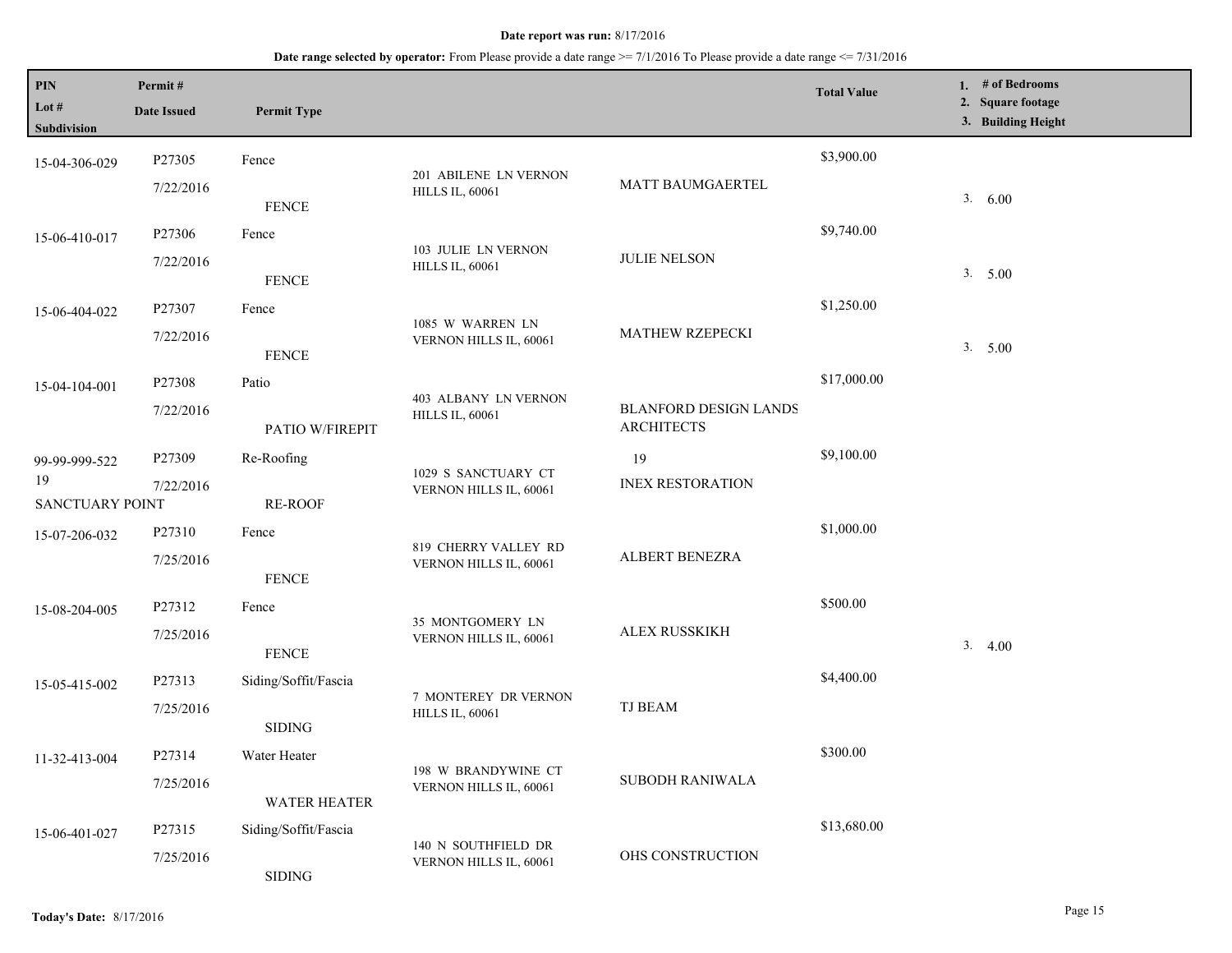| PIN<br>Lot $#$<br>Subdivision                 | Permit#<br><b>Date Issued</b> | <b>Permit Type</b>                                                    |                                                                          |                                                  | <b>Total Value</b> | 1. # of Bedrooms<br>2. Square footage<br>3. Building Height |
|-----------------------------------------------|-------------------------------|-----------------------------------------------------------------------|--------------------------------------------------------------------------|--------------------------------------------------|--------------------|-------------------------------------------------------------|
| 15-06-402-017                                 | P27316<br>7/25/2016           | Fence<br>FENCE AROUND<br>POOL EQUIPMENT<br>ON SIDE OF<br><b>HOUSE</b> | <b>BRETT TILLMAN</b><br>344 N ADRIAN CT VERNON<br><b>HILLS IL, 60061</b> |                                                  | \$1,090.00         | 3. 5.00                                                     |
| 15-06-403-022                                 | P27317<br>7/26/2016           | Fence<br><b>FENCE</b>                                                 | 1108 W WARREN LN<br>VERNON HILLS IL, 60061                               | <b>GEORGE E POULOS</b>                           | \$1,500.00         | 3.4.00                                                      |
| 99-99-101-573<br>POD 18, LOT 7                | P27318<br>7/26/2016           | Lawn Sprinklers<br><b>LAWN</b><br><b>SPRINKLERS</b>                   | 1916 LAKE CHARLES<br>VERNON HILLS IL, 60061                              | D&D LANDSCAPE AND<br><b>SPRINKLER SERVICES</b>   | \$3,800.00         |                                                             |
| 15-06-403-019                                 | P27319<br>7/26/2016           | Fence<br>${\tt FENCE}$                                                | 1132 W WARREN LN<br>VERNON HILLS IL, 60061                               | REENA SALUJA                                     | \$1,070.00         | 3.4.00                                                      |
| 15-08-111-006                                 | P27320<br>7/27/2016           | Re-Roofing<br><b>RE-ROOF</b>                                          | 312 OAKWOOD RD VERNON<br><b>HILLS IL, 60061</b>                          | <b>VESSELIN GUECHEV</b>                          | \$700.00           |                                                             |
| 99-99-996-572<br>38<br><b>INVERNESS POD A</b> | P27321<br>7/27/2016           | Re-Roofing<br><b>REROOF</b>                                           | 525 W VALHALLA TER<br>VERNON HILLS IL, 60061                             | 38<br>AMERICAN BUILDING<br>CONTRACTORS INC-UNLIM | \$12,250.00        |                                                             |
| 99-99-992-730                                 | P27322<br>7/27/2016           | Re-Roofing<br><b>REROOF</b><br>BLDG:249-259                           | 249 COURT OF SHOREWOOD<br>VERNON HILLS IL, 60061                         | TRAVER CONSTRUCTION, I<br>(LTD)                  | \$13,900.00        |                                                             |
| 15-08-107-065                                 | P27323<br>7/28/2016           | Fence<br><b>FENCE</b>                                                 | 505 WESTMORELAND DR<br>VERNON HILLS IL, 60061                            | WILLIAM E WAGNER                                 | \$5,000.00         | 3.4.00                                                      |